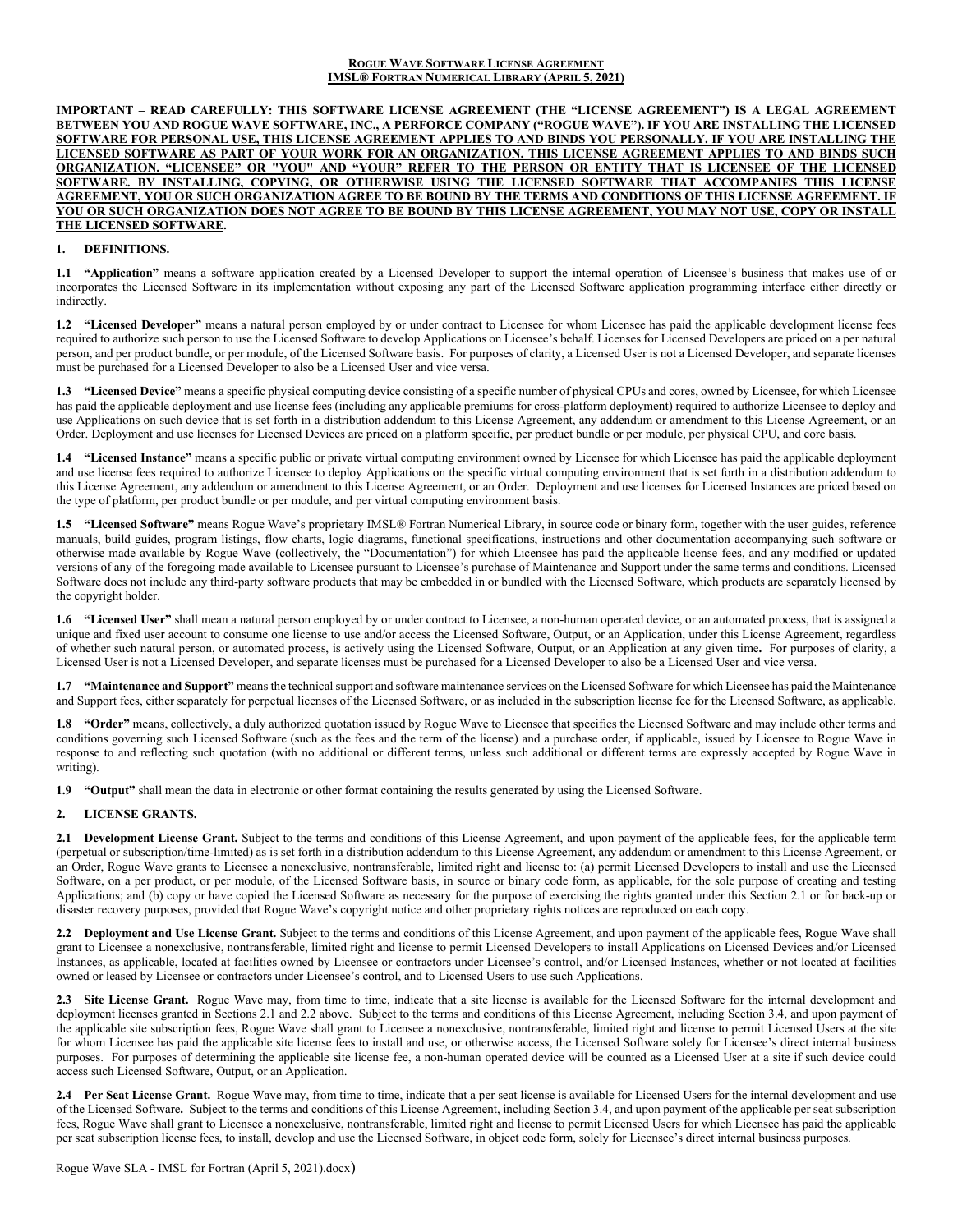## **3. LICENSE RESTRICTIONS AND LICENSEE RESPONSIBILITIES.**

**3.1 Development Restrictions.** The development rights granted to Licensee in Section 2.1 may only be exercised by individual persons employed by or under contract to Licensee that Licensee has designated as "Licensed Developers" and for whom Licensee has paid the applicable development license fees. If one supported Licensed Developer ceases to be employed by or under contract to Licensee or permanently ceases work on projects involving the Licensed Software, then Licensee may designate an alternate person to replace such Licensed Developer at no additional cost. However, individual development licenses may not be used by different persons in shifts. Licensee may not create a programmatic interface that makes use of the Licensed Software application programming interfaces for use by any party other than Licensed Developers and must ensure that persons other than Licensed Developers do not have programmatic access to the Licensed Software either directly or indirectly. Licensee may not allow anyone other than a Licensed Developer to use the Licensed Software or Documentation for the development of Applications or allow Licensed Developers to use the Licensed Software or Documentation for any purpose except for the development of Applications.

**3.2 Deployment and Use Restrictions.** The deployment and use rights granted to Licensee in Section 2.2 may only be exercised on Licensed Devices and Licensed Instances owned by Licensee, located at facilities owned or leased by Licensee, that Licensee has designated as a Licensed Device or Licensed Instance, as applicable, in a distribution addendum to this License Agreement, any addendum or amendment to this License Agreement, or in an Order, and for which Licensee has paid the applicable deployment and use license fees for such specified Application. The deployment and use license for a Licensed Device is a one-time use license for a specific computer. It is not a concurrent license that may be used on numerous physical devices in shifts. The deployment and use license for a Licensed Instance is for a specific virtual computing environment for which the deployment mechanism has been identified in the addendum or amendment to this License Agreement, or in an Order. Licensee may use Applications deployed on a Licensed Instance on any of the virtual CPU cores contained within the Licensed Instance provided that its use at any one time does not exceed the total number of virtual CPU cores licensed for the Licensed Instance that has been specified in an addendum or amendment to this License Agreement, or in an Order. Licensee may not install Applications on additional or alternate physical computing devices or virtual computing environments or on back-up or fail-over physical computing devices or virtual computing environments without paying the applicable fees for such physical computing devices or virtual computing environments. While deployment and use license fees do not apply to those physical computing devices and virtual computing environments that merely access Applications that are deployed and run on Licensed Devices and Licensed Instances, Licensee may not install or run Applications on any other physical computing devices and virtual computing environments without paying the applicable deployment and use license fees for such physical computing devices and virtual computing environments.

**3.3 Distribution Restrictions**. Except as may be otherwise specified in a written addendum to this License Agreement executed by Rogue Wave, Licensee has no right to copy for distribution, distribute, or permit the deployment, access, or use of, of the Licensed Software or Applications on computers or at facilities not owned or leased by Licensee or contractors under Licensee's control.

**3.4 Restrictions on use of the Output and Applications**. In addition to the restrictions contained in this Section 3, the Licensee shall not provide the Output or Applications to parties who are not Licensed Users. Only Licensed Users for whom Licensee has paid the applicable per seat or site license fees may make use of the Licensed Software, Output or Applications. Licensee shall not commercialize in any way the Output or Application including, without limitation, by licensing, sublicensing, assigning, or sub-contracting the use of the Output or Application.

**3.5 General Use Limitations**. All rights not specifically granted herein are retained by Rogue Wave. Licensee may not, nor may Licensee permit any other person or entity to use, copy, modify, or distribute the Licensed Software (electronically or otherwise), or any copy, adaptation, transcription, or merged portion thereof, or the Documentation except as expressly authorized by Rogue Wave. Licensee may not modify or port the Licensed Software to operate on or deploy the Licensed Software or Applications on platforms other than those for which it has paid the appropriate fees. Licensee may not, nor may Licensee permit any other person or entity to, reverse assemble, reverse compile, or otherwise translate any binary forms of the Licensed Software, except to the extent applicable laws specifically prohibit such restriction. Licensee's rights may not be transferred, leased, assigned, or sublicensed except for a transfer of the License Agreement in its entirety to (1) a successor in interest of Licensee's entire business who assumes the obligations of this License Agreement or (2) any other party who is reasonably acceptable to Rogue Wave, enters into a substitute version of this License Agreement, and pays an administrative fee intended to cover attendant costs. No service bureau work, multiple-user license, or time-sharing arrangement is permitted, except as expressly authorized by Rogue Wave. Licensee may not charge for the use of Applications on a SaaS basis. If Licensee uses, copies, or modifies the Licensed Software or transfers possession of any copy, adaptation, transcription, or merged portion thereof to any other party in any way not expressly authorized by Rogue Wave, all licenses under this License Agreement are automatically terminated. Academic license rights may only be exercised by a teacher or student at an accredited institution that is organized and operated exclusively for the purpose of teaching its enrolled students (e.g., a university, college or high school), and for which such institution has been granted a discount to authorize such teacher or student to use the Licensed Software solely for student instruction and learning. Academic license rights may not be used for commercial purposes, including, without limitation, for publication of research findings, to comply with requirements of outside funding, or as a means to advertise the educational institution. Academic discounts are not available for satellite organizations such as research laboratories and hospitals.

**3.6 Proprietary Protection.** Rogue Wave shall have sole and exclusive ownership of all right, title, and interest in and to the Licensed Software and all modifications and enhancements thereof (including ownership of all trade secrets and copyrights pertaining thereto), subject only to the rights and privileges expressly granted to Licensee herein by Rogue Wave. This License Agreement does not provide Licensee with title or ownership of the Licensed Software, but only a right of limited use. Licensee must keep the Licensed Software free and clear of all claims, liens, and encumbrances.

**3.7 Compliance Verification.** Licensee must have a commercially-reasonable process in place to track the number of developers using the Licensed Software, the number of deployments via the Licensed Devices and Licensed Instances, the platforms used by the Applications, and the scope of usage of Applications on such Licensed Devices and Licensed Instances in order to ensure that the appropriate license fees have been paid. If Licensee has received a deployment discount based on deployment type (*e.g.*, workstation deployments, high-end or low-end embedded device deployments, or backup deployments), Licensee must also have a commercially-reasonable process in place to track and report on the deployment of Applications by such deployment type. Licensee must ensure that the total number of virtual CPU cores being used on the Licensed Instance at any one time does not exceed the number of licensed virtual CPU cores. Licensee will, upon Rogue Wave's request, certify in writing the number developers using the Licensed Software and/or the number and deployment details for which its Applications are deployed, on a per product bundle, or per module, of the Licensed Software basis. In the event Licensee fails to provide such certification within thirty (30) days of Rogue Wave's request, or, if Rogue Wave reasonably believes that a certification provided by Licensee is inaccurate, Licensee will permit Rogue Wave, or a mutually-approved independent representative, to enter Licensee's premises, during regular business hours, to verify Licensee's compliance with the terms of this License Agreement. Rogue Wave will not unreasonably interfere with Licensee's business activities during such verification process. Licensee will be liable for promptly remedying any underpayments revealed during the verification at the then-current list price.

**3.8 Confidentiality.** Licensee agrees to maintain in confidence the source code version of the Licensed Software by using at least the same physical and other security measures as Licensee uses for its own confidential technical information and documentation, but in no case less than reasonable measures. Licensee further agrees not to disclose the source code version of the Licensed Software, or any aspect thereof (including, without limitation, header files), to anyone other than employees or contractors who have a need to know or obtain access to such information in order to support Licensee's authorized use of the Licensed Software and are bound to protect such information against any other use or disclosure. Licensee agrees that all material and information relating to the Licensed Software is made available for use solely under and in accordance with the terms and conditions of this License Agreement. Licensee has no right at any time during or after cancellation or termination of this License Agreement to disclose such material and/or information relating to the Licensed Software, whether directly or indirectly, to any third party without Rogue Wave's prior written approval. Licensee shall hold harmless, defend and indemnify Rogue Wave from and against any and all losses, costs, damages and expenses arising out of or in connection with Licensee's failure to comply with requirements of this Section 3.8.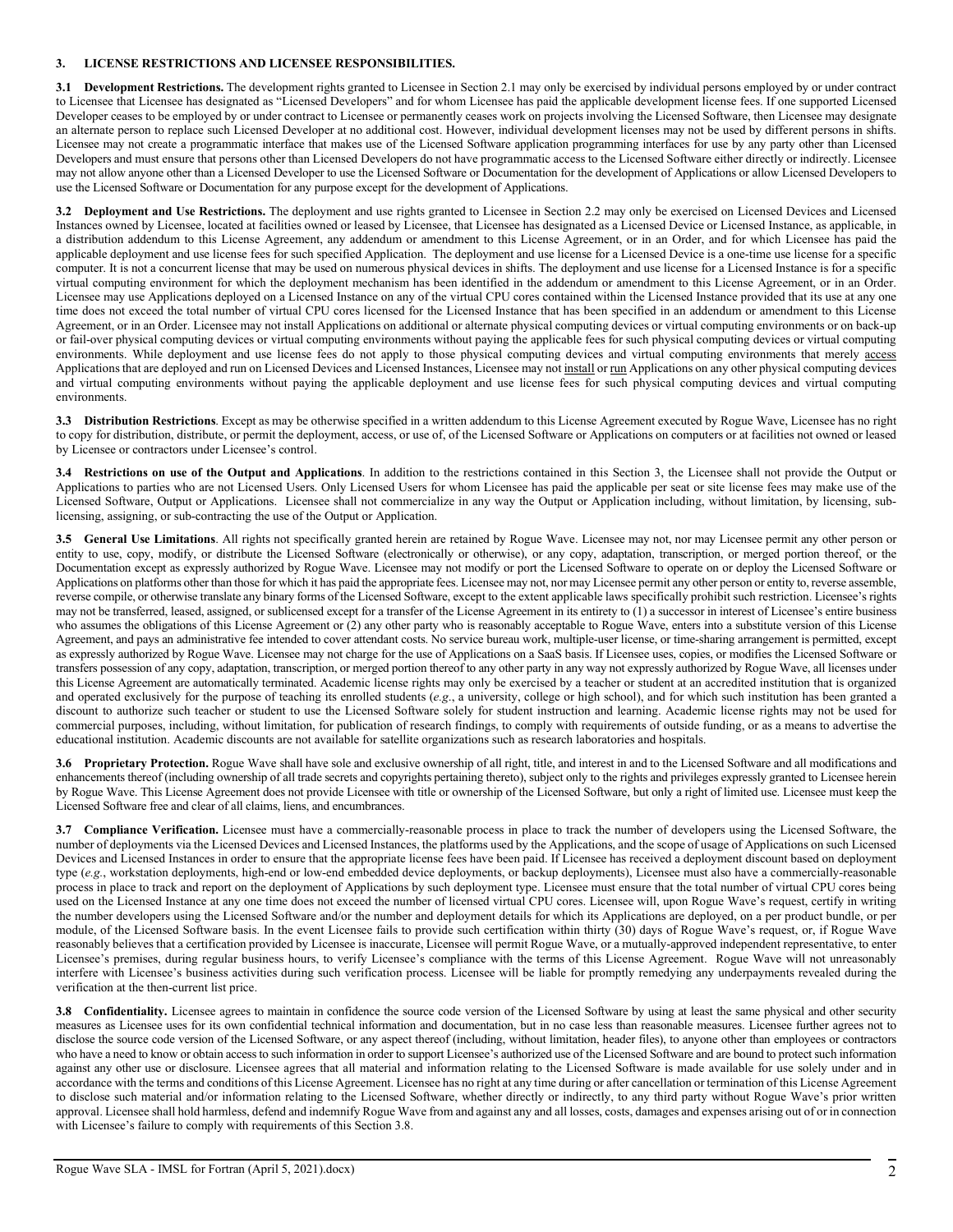**3.9 Relationship with End Users.** There are no third-party beneficiaries to this License Agreement. Consequently, Rogue Wave provides no warranty at all to any person, other than the limited warranty provided to Licensee hereunder. Licensee will be solely responsible for the development of the Applications authorized by this License Agreement and for providing all support or services required or requested by end users of the Applications. Licensee will not make any representations or warranties to its employees, customers, end users or any other third party on Rogue Wave's behalf. Rogue Wave assumes no responsibility under this License Agreement, either directly or indirectly, for damages to Licensee or third parties resulting from the direct or indirect use of the Applications created by or on behalf of Licensee.

**3.10 Remedies.** Licensee acknowledges that, in the event of Licensee's breach of any of the foregoing provisions, Rogue Wave will not have an adequate remedy in money or damages. Rogue Wave will therefore be entitled to obtain an injunction against such breach from any court of competent jurisdiction immediately upon request without posting a bond. Rogue Wave's right to obtain injunctive relief shall not limit its right to seek further remedies.

**4. MAINTENANCE AND SUPPORT OF LICENSED SOFTWARE.** Rogue Wave, or its authorized resellers, shall provide maintenance and support on the Licensed Software at the level and for the period for which Licensee has paid the applicable fees as specified in the applicable Order. Maintenance and Support services provided by Rogue Wave are provided in accordance with Rogue Wave's standard maintenance and support and obsolescence policies, which are subject to change. Maintenance and Support is limited to platforms listed on Rogue Wave's current product support matrix, which is also subject to change. Licensee is responsible for ensuring that its environment is on the current product support matrix. Off-matrix support is available from Rogue Wave for an additional fee.

**5. FEES AND PAYMENT**. License fees and Maintenance and Support fees will be as set forth on the applicable Order. All license fees and Maintenance and Support fees that are invoiced to Licensee will be payable by Licensee in United States Dollars, unless otherwise set forth on the Order. All invoices shall be due and payable within thirty (30) days after the invoice date. If Licensee fails to pay any amounts due under this Agreement by the due date, Rogue Wave will have the right to charge interest at a rate equal to the lesser of 1.5% per month, or the maximum rate permitted by applicable law, until Licensee pays all amounts due. Licensee is required to pay any sales, use GST, value-added withholding, or similar taxes or levies, whether domestic or foreign, other than taxes based on the income of Rogue Wave. Rogue Wave may adjust the fees charged to Licensee hereunder on notice (electronic notice is sufficient) delivered to Licensee at least forty-five (45) days prior to the end of the thencurrent subscription term, or Maintenance and Support term (and such fees will take effect beginning on the start of the next term). Notwithstanding the foregoing, Rogue Wave may increase the fees for any term over the fees from the preceding term by the greater of 5% and CPI. Except as expressly set forth in Section 6.1, all fees are nonrefundable.

# **6. LIMITED WARRANTY, DISCLAIMER AND LIMITATION OF LIABILITY.**

**6.1 Limited Warranty.** Rogue Wave warrants to Licensee and for Licensee's benefit only that the unaltered Licensed Software, when used as permitted under the License Agreement and in accordance with the instructions in the Documentation, will operate substantially as described in the Documentation for a period of thirty (30) days from the date of delivery (the "Software Warranty Period"). The Licensed Software is for use by sophisticated software developers, and Rogue Wave does not warrant that use of the Licensed Software will be uninterrupted or error-free, that all errors will be corrected, or that use of the Licensed Software will meet Licensee's needs. Rogue Wave will, at its own expense and as its sole obligation and Licensee's sole and exclusive remedy for any breach of this warranty, use commercially reasonable efforts to correct any reproducible error in the Licensed Software reported to Rogue Wave by Licensee in writing during the Software Warranty Period; provided, however, that no such error correction provided to Licensee will extend the original Software Warranty Period. If Rogue Wave determines that it is unable to correct the error, Rogue Wave may, in the case of a perpetual license for the Licensed Software, upon approval by Licensee, refund to Licensee the fees paid by the Licensee for the defective Licensed Software and terminate the License Agreement with respect to the affected perpetual licenses granted herein. In the event Licensee does not approve of such refund and termination of the License Agreement with respect to the affected perpetual licenses of the Licensed Software, Licensee will be entitled to keep the Licensed Software and use it pursuant to the licenses granted herein; provided, however, that Rogue Wave will not be obligated to provide Maintenance and Support for the perpetual licenses of the Licensed Software that are impacted by the reported defect. In the event the Licensee has a subscription-based license for the Licensed Software, and if Rogue Wave determines that it is unable to correct the error, Rogue Wave will terminate the subscription licenses for the affected Licensed Software, and refund to the Licensee the remaining portion of the pre-paid subscription license fees for the affected licenses.

**6.2 Exclusions.** The limited warranty set forth above will not apply to defects resulting from, or because of, modifications made to the Licensed Software by anyone other than Rogue Wave, misuse, failure of media not furnished by Rogue Wave, operation with media, software or equipment not authorized by Rogue Wave in the Documentation or not meeting or not maintained in accordance with the supplier's specifications, or causes other than ordinary use. The warranty set forth above will not be enlarged, diminished or affected by, and no obligation or liability will arise from, Rogue Wave's rendering of technical advice, assistance or service in connection with Licensee's selection or use of the Licensed Software. Certain open source or other-vendor software may be distributed with the Licensed Software or recommended in connection with its installation and use. Such products are provided or recommended for Licensee's convenience only. Rogue Wave makes no representation or warranty of any kind regarding such products. Rogue Wave offers no support for such products and shall have no liability associated with their use. Licensee's use of these products shall be in accordance with the licenses for such products, copies of which are included with the products and/or in the Documentation.

**6.3 DISCLAIMER.** EXCEPT FOR THE LIMITED WARRANTY SET FORTH IN SECTION 6.1 ABOVE, THE LICENSED SOFTWARE IS PROVIDED "AS IS," WITHOUT REPRESENTATIONS OR WARRANTIES OF ANY KIND. ROGUE WAVE SPECIFICALLY DISCLAIMS ALL OTHER PROMISES, REPRESENTATIONS OR WARRANTIES, EXPRESS OR IMPLIED, INCLUDING, BUT NOT LIMITED TO, THE IMPLIED WARRANTIES OF MERCHANTABILITY, FITNESS FOR A PARTICULAR PURPOSE, TITLE AND NON-INFRINGEMENT, AND ANY IMPLIED WARRANTY ARISING FROM COURSE OF PERFORMANCE OR COURSE OF DEALING.

**6.4 LIMITATION OF LIABILITY.** THE CUMULATIVE LIABILITY OF ROGUE WAVE TO LICENSEE FOR ALL CLAIMS RELATING TO THE LICENSED SOFTWARE AND THIS LICENSE AGREEMENT, INCLUDING ANY CAUSE OF ACTION SOUNDING IN CONTRACT, TORT, OR STRICT LIABILITY, SHALL NOT EXCEED THE TOTAL AMOUNT OF ALL LICENSE FEES PAID TO ROGUE WAVE HEREUNDER. THIS LIMITATION OF LIABILITY IS INTENDED TO APPLY WITHOUT REGARD TO WHETHER OTHER PROVISIONS OF THIS LICENSE AGREEMENT HAVE BEEN BREACHED OR HAVE PROVEN INEFFECTIVE. ROGUE WAVE SHALL HAVE NO LIABILITY FOR LOSS OF DATA OR DOCUMENTATION, IT BEING UNDERSTOOD THAT LICENSEE IS RESPONSIBLE FOR REASONABLE BACK-UP PRECAUTIONS. IN NO EVENT SHALL ROGUE WAVE BE LIABLE FOR ANY LOSS OF PROFITS; ANY INCIDENTAL, SPECIAL, EXEMPLARY, OR CONSEQUENTIAL DAMAGES; OR ANY CLAIMS OR DEMANDS BROUGHT AGAINST LICENSEE, EVEN IF ROGUE WAVE HAS BEEN ADVISED OF THE POSSIBILITY OF SUCH CLAIMS OR DEMANDS. THIS LIMITATION UPON DAMAGES AND CLAIMS IS INTENDED TO APPLY WITHOUT REGARD TO WHETHER OTHER PROVISIONS OF THIS LICENSE AGREEMENT HAVE BEEN BREACHED OR HAVE PROVEN INEFFECTIVE. LICENSEE MAY HAVE ADDITIONAL RIGHTS UNDER CERTAIN LAWS (E.G., CONSUMER LAWS) THAT DO NOT ALLOW THE EXCLUSION OF IMPLIED WARRANTIES, OR THE EXCLUSION OR LIMITATION OF CERTAIN DAMAGES. IF SUCH LAWS APPLY, CERTAIN EXCLUSIONS OR LIMITATIONS MAY NOT APPLY TO LICENSEE; HOWEVER, ALL OTHER RESTRICTIONS AND LIMITATIONS SHALL REMAIN IN EFFECT.

**7. INDEMNIFICATION.** Rogue Wave agrees to defend Licensee from and against any third-party claims alleging that the Licensed Software furnished and used within the scope of this Agreement infringes or misappropriates a U.S. patent issued as of the date of grant of a license to the Licensed Software, copyright, trademark or trade secret and will pay all final judgments awarded or settlements entered into on such claims. The foregoing indemnity obligation shall not extend to any claims of infringement arising out of or related to (i) a modification of the Licensed Software by anyone other than Rogue Wave or its duly authorized agent; (ii) the incorporation into the Licensed Software of any information provided by or requested by Licensee; (iii) a combination of the Licensed Software with any third party software or equipment not specified in the Documentation and where such combination is the cause of such infringement; or (iv) the use of a version of the Licensed Software other than the then-current version if the infringement would have been avoided by using of the then-current version. In the event the Licensed Software is held or is believed by Rogue Wave to infringe, Rogue Wave may, at its sole option and expense, elect to (a) modify the Licensed Software so that it is non-infringing; (b) replace the Licensed Software with non-infringing Licensed Software which is functionally equivalent; (c) obtain a license for Licensee to continue to use the Licensed Software as provided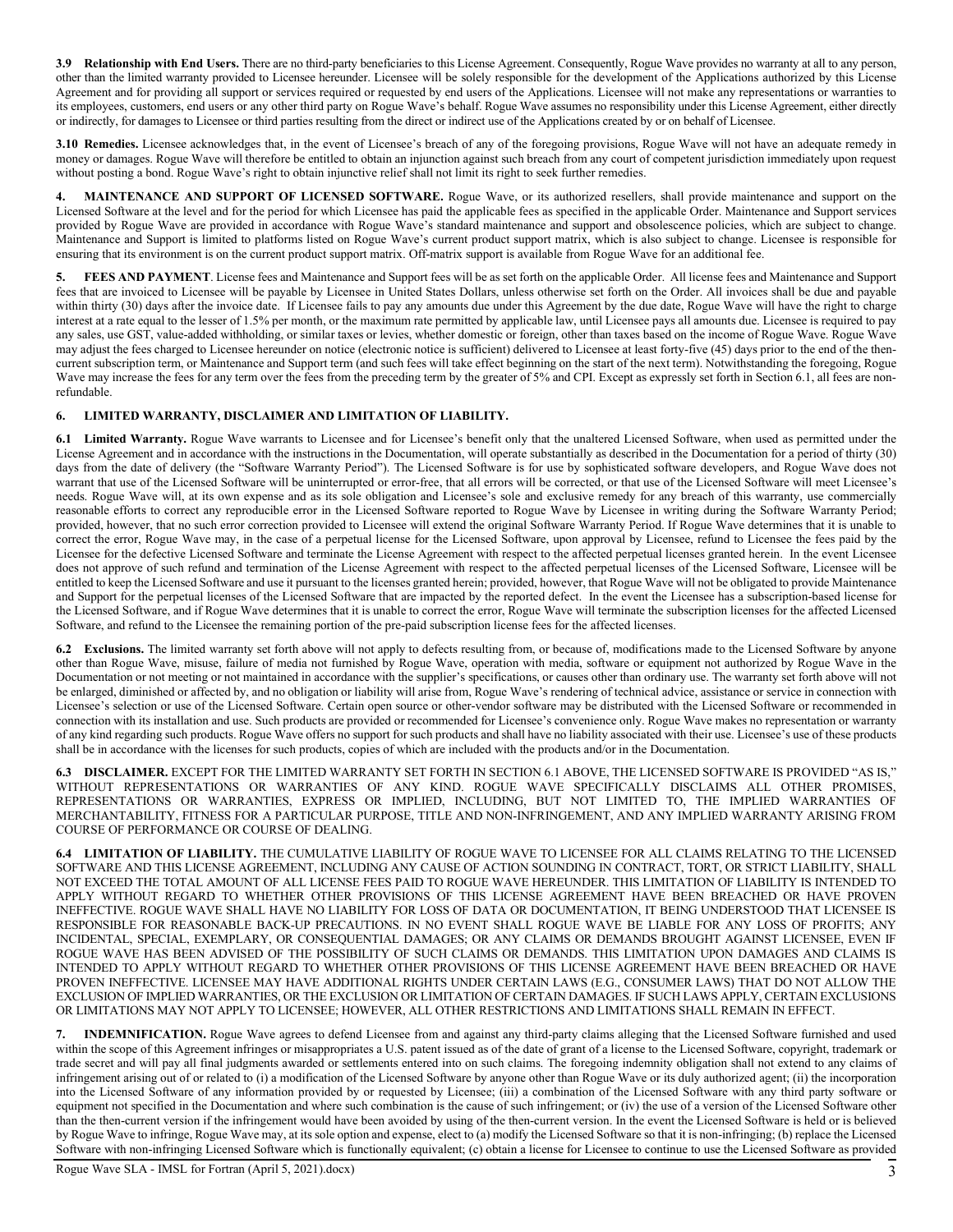hereunder; or if none of (a), (b), or (c) is commercially reasonable, then (d) terminate the license for the infringing Licensed Software and, (x) in the case of perpetual licenses, refund the perpetual license fees paid for that Licensed Software, prorated over a five (5) year term from the date first licensed, and refund any pre-paid Maintenance and Support fees for the remaining portion of the Maintenance and Support term for the affected licenses, or (y) in the case of subscription licenses, refund any pre-paid subscription license fees for the remaining portion of the subscription term for the affected licenses. THIS SECTION 7 STATES ROGUE WAVE'S ENTIRE LIABILITY AND LICENSEE'S SOLE AND EXCLUSIVE REMEDY FOR ANY INFRINGEMENT OF THIRD PARTY PROPRIETARY RIGHTS OF ANY KIND. Rogue Wave's indemnification obligations under this Section 7 are conditioned upon the Licensee (a) giving prompt notice of the claim to Rogue Wave; (b) granting sole control of the defense or settlement of the claim or action to Rogue Wave; and (c) providing reasonable cooperation to Rogue Wave and, at Rogue Wave's request and expense, assistance in the defense or settlement of the claim..

# **8. TERMINATION.**

8.1 **Term.** The term of this License Agreement will begin as of the date that Licensee receives the Licensed Software and will terminate as set forth in this Section 8. If Licensee is licensing the Licensed Software on a subscription basis, then each Order will have the initial subscription term set forth thereon. Upon termination of the initial subscription term, each Order will automatically renew for successive renewal subscription terms of equal length to its initial subscription term, unless the parties agree in writing to modify the successive subscription term prior to the expiration of the then-current subscription term, or one party provides the other party with written notice of non-renewal at least forty-five (45) days prior to the expiration of the then-current subscription term. If no initial subscription term is set forth in an Order, the initial subscription term for such Order will be one (1) year.

**8.2 Termination for Cause.** Either party may terminate this Agreement if the other party (a) fails to cure any material breach of this Agreement within thirty (30) days after written notice (ten (10) days in the case of non-payment or in the event Licensee breaches any license or use restrictions) (provided that, in the event of Licensee's notice of breach by Rogue Wave, such notice must (i) be sufficiently detailed for Rogue Wave to verify and remedy the issue and (ii) expressly state the intent to terminate); (b) ceases operation without a successor; or (c) seeks protection under any bankruptcy, receivership, trust deed, creditors' arrangement, composition, or comparable proceeding, or if any such proceeding is instituted against that party (and not dismissed within ninety (90) days thereafter). With respect to Licensee's breach of its payment obligations, or any license or use restrictions, electronic notice to Licensee is sufficient hereunder. Termination of this Agreement will automatically terminate all Orders.

8.3 **Effect of Termination.** Upon termination of the License Agreement for any reason the following terms shall apply: (a) all rights granted under this License Agreement will immediately terminate and Licensee must immediately stop all use of the Licensed Software (and if Licensee has time-limited/subscription licenses, Rogue Wave will disable them to prevent their use); (b) Licensee must return to Rogue Wave or destroy all copies of the Licensed Software provided to or made by or on behalf of Licensee, and will, within ten (10) days after the effective date of termination, provide Rogue Wave with written certification that all such copies have been returned or destroyed; and (c) all provisions of this License Agreement with the exception of the licenses granted in Section 2, the Maintenance and Support obligations set forth in Section 4 and the indemnification obligations in Section 7 will survive termination of this License Agreement for any reason. Termination of the License Agreement will not affect Licensee's obligation to pay all amounts accrued hereunder prior to the effective date of termination or for continued use after termination of the License Agreement. Licensee agrees that the termination of this Agreement by Rogue Wave can never entail liability for Rogue Wave to pay damages to Licensee for anticipated or missing profits that could otherwise have arisen through Licensee's use of the License.

# **9. MISCELLANEOUS.**

**9.1 Severability.** If any term or provision of the License Agreement is found to be invalid under any applicable statute or rule of law, then, that provision notwithstanding, the License Agreement will remain in full force and effect, and in such event, such provision will be changed and interpreted so as to best accomplish the objectives of such unenforceable or invalid provision within the limits of applicable law or applicable court decisions.

**9.2 Force Majeure**. Neither party will be deemed to be in breach of this Agreement, nor otherwise liable to the other, by reason of any delay in performance or nonperformance of any of its obligations under this Agreement arising out matters beyond the reasonable control of a party, including, war, strikes, lock outs, or industrial disputes (except in relation to a party's own workforce), outbreak of hostilities, riots, civil disturbances, pandemics, epidemics, or quarantines, acts or orders of any government department or constituted body, fire, explosion, earthquake, flood, acts of God, or acts of terrorism; *provided, however*, that no event will be treated as beyond the reasonable control of a party if it is attributable to a willful act or omission by such party, or any failure by such party to take reasonable precautions or any failure to mitigate or take reasonable steps to overcome such event. If the performance of the impacted party is prevented for a period of thirty (30) days or more, the party not affected may terminate this Agreement upon providing seven (7) days' advance written notice.

**9.3 Governing Law/Forum Selection.** This License Agreement and any claim, cause of action or dispute arising out of, or related thereto, shall be governed by and construed in accordance with the laws of the State of Delaware, regardless of Licensee's country of origin or where Licensee uses the licenses from, without giving effect to any conflict of law principles, which would result in the application of the laws of a jurisdiction other than the State of Delaware. Any dispute, claim, or controversy arising out of, connected with, or relating to this License Agreement, the Licensed Software, or any use related thereto, will be submitted to the sole and exclusive jurisdiction of the competent court located in State of Delaware. The 1980 United Nations Convention on Contracts for the International Sale of Goods, any state's enactment of the Uniform Computer Information Transactions Act, and the United Nations Convention on the Limitation Period in the International Sale of Goods, and any subsequent revisions thereto, do not apply to this License Agreement.

**9.4 No Joint Venture.** Nothing contained in the License Agreement will be construed so as to make the parties partners or joint venturers or to permit either party to bind the other party to any agreement or purport to act on behalf of the other party in any respect.

**9.5 Waiver and Modifications.** Failure by Rogue Wave to enforce any rights under this License Agreement will not be construed as a waiver of such rights, and a waiver in one or more instances will not be construed as constituting a continuing waiver or as a waiver in other instances. No modification of this License Agreement shall be binding unless it is in writing and is signed by an authorized representative of the party against whom enforcement of the modification is sought.

**9.6 Import/Export Law.** Licensee may not import, use or otherwise export or re-export the Licensed Software except as authorized by United States law and the laws of the jurisdiction in which the Licensed Software was obtained.

**9.7 Taxes.** License fees and Maintenance and Support fees are exclusive of, and Licensee will pay all shipping charges and all taxes, duties and other charges or fees imposed by governmental authorities arising out of the License Agreement or the use of the Licensed Software by Licensee. In addition, if any Licensed Software will be delivered to points outside of the United States, all export duties, import duties, tariffs, value added taxes, licenses and other similar taxes, duties and fees will be paid by Licensee. If Licensee is required by the laws of any jurisdiction to deduct or withhold from any payment to Rogue Wave any income taxes which may be levied against Rogue Wave, then Licensee's payment shall be increased to an amount equal to the pre-tax payment due divided by a factor equal to one minus the applicable foreign tax rate. The tax shall then be applied to and deducted from the increased payment.

**9.8 U.S. Government Rights.** The Licensed Software is a "commercial item" as that term is defined at 48 C.F.R. 2.101, consisting of "commercial computer software" and "commercial computer software documentation" as such terms are used in 48 C.F.R. 12.212. Consistent with 48 C.F.R. 12.212 and 48 C.F.R. 227.7202-1 through 227.7202-4, all U.S. Government end users acquire the Licensed Software with only those rights set forth in this License Agreement. The software licensed to civilian agencies is licensed with Restricted Rights pursuant to FAR 52.227-19.